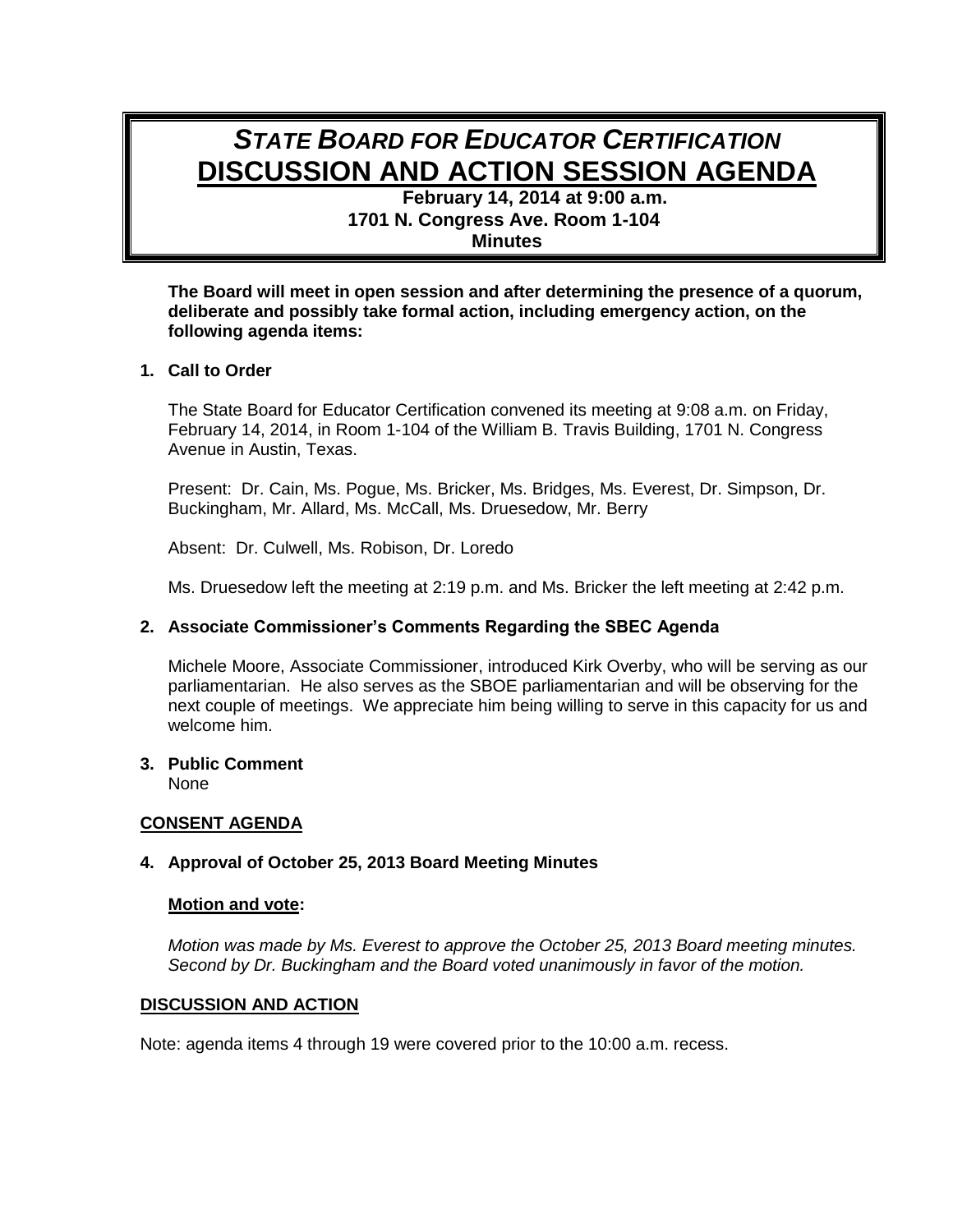## **5. Litigation Settlement Options in Pending or Contemplated Litigation, Disciplinary Cases, and Pending Litigation (10:00 a.m.)**

Recess at 10:00 a.m. Reconvene at 10:15 a.m.

## *A. Contested Cases*

Ms. Dover provided information on the cases and answered questions from Board members.

## *I. No Answer Defaults*

1) Docket No. 0784-EC-0813, *Texas Education Agency, Educator Leadership and Quality Division v. Latoya Renee Smith;* Action to be taken: Consideration of Issuance of Default Judgment.

Staff recommendation: 1 year suspension

3) Docket No. 0776-EC-0813, *Texas Education Agency, Educator Leadership and Quality Division v. Paul Dudley Rogers, Jr.;* Action to be taken: Consideration of Issuance of Default Judgment.

Staff recommendation: Revocation

4) Docket No. 0769-EC-0713, *Texas Education Agency, Educator Leadership and Quality Division v. Morris Dean Stephens;* Action to be taken: Consideration of Issuance of Default Judgment.

Staff recommendation: 2 years suspension and proof of successful completion of substance abuse treatment program

6) Docket No. 7001-EC-0913, *Texas Education Agency, Educator Leadership and Quality Division v. Yvonne Casas;* Action to be taken: Consideration of Issuance of Default Judgment.

Staff recommendation: Revocation

7) Docket No. 0994-EC-1013, *Texas Education Agency, Educator Leadership and Quality Division v. Jana Lynne Justice;* Action to be taken: Consideration of Issuance of Default Judgment.

Staff recommendation: 3 years suspension and proof of successful completion of substance abuse treatment program

9) Docket No. 8110-EC-0913, *Texas Education Agency, Educator Leadership and Quality Division v. Kimberly L. Garcia;* Action to be taken: Consideration of Issuance of Default Judgment.

Staff recommendation: 1 year suspension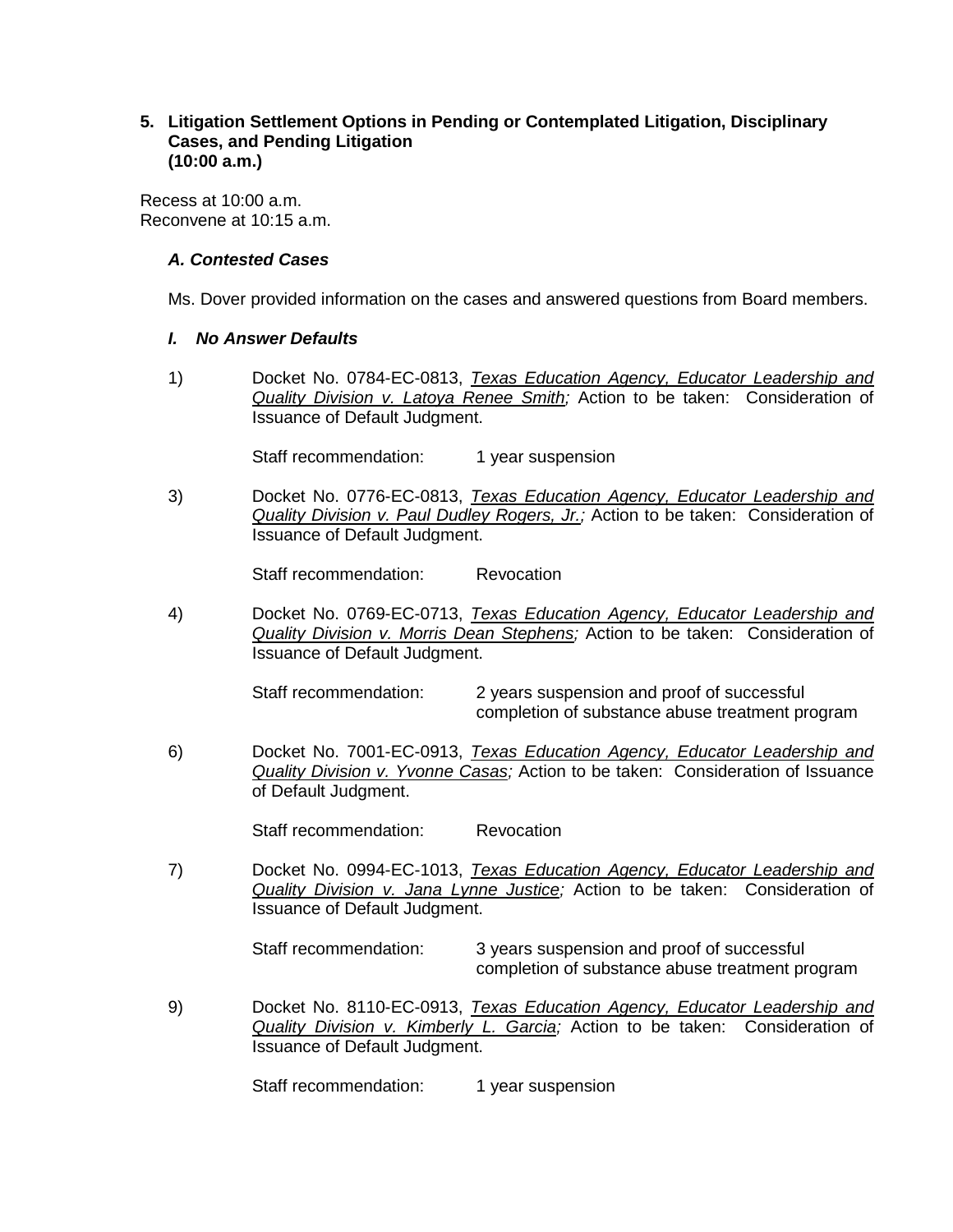10) Docket No. 0781-EC-0813, *Texas Education Agency, Educator Leadership and Quality Division v. Robert A. Phillips;* Action to be taken: Consideration of Issuance of Default Judgment.

Staff recommendation: Revocation

11) Docket No. 8109-EC-0913, *Texas Education Agency, Educator Leadership and Quality Division v. Alisha Gene Allen;* Action to be taken: Consideration of Issuance of Default Judgment.

> Staff recommendation: 2 years suspension and proof of successful completion of substance abuse treatment program

12) Docket No. 4156-EC-0913, *Texas Education Agency, Educator Leadership and Quality Division v. Kevin Ross Dumith;* Action to be taken: Consideration of Issuance of Default Judgment.

Staff recommendation: Revocation

13) Docket No. 4160-EC-0913, *Texas Education Agency, Educator Leadership and Quality Division v. Roderick Lynne Love;* Action to be taken: Consideration of Issuance of Default Judgment.

Staff recommendation: Revocation

14) Docket No. 4159-EC-0913, *Texas Education Agency, Educator Leadership and Quality Division v. Cesar A. Valadez, Sr.;* Action to be taken: Consideration of Issuance of Default Judgment.

Staff recommendation: Revocation

16) Docket No. 4157-EC-0913, *Texas Education Agency, Educator Leadership and Quality Division v. Darolyn E. Ware;* Action to be taken: Consideration of Issuance of Default Judgment.

Staff recommendation: Revocation

18) Docket No. 3201-EC-0913, *Texas Education Agency, Educator Leadership and Quality Division v. Emily Amber Kasa;* Action to be taken: Consideration of Issuance of Default Judgment.

Staff recommendation: 2 years suspension and proof of successful completion of substance abuse treatment program

19) Docket No. 3203-EC-0913, *Texas Education Agency, Educator Leadership and Quality Division v. Natasha Lynn Herman;* Action to be taken: Consideration of Issuance of Default Judgment.

> Staff recommendation: 4 years suspension and proof of successful completion of substance abuse treatment program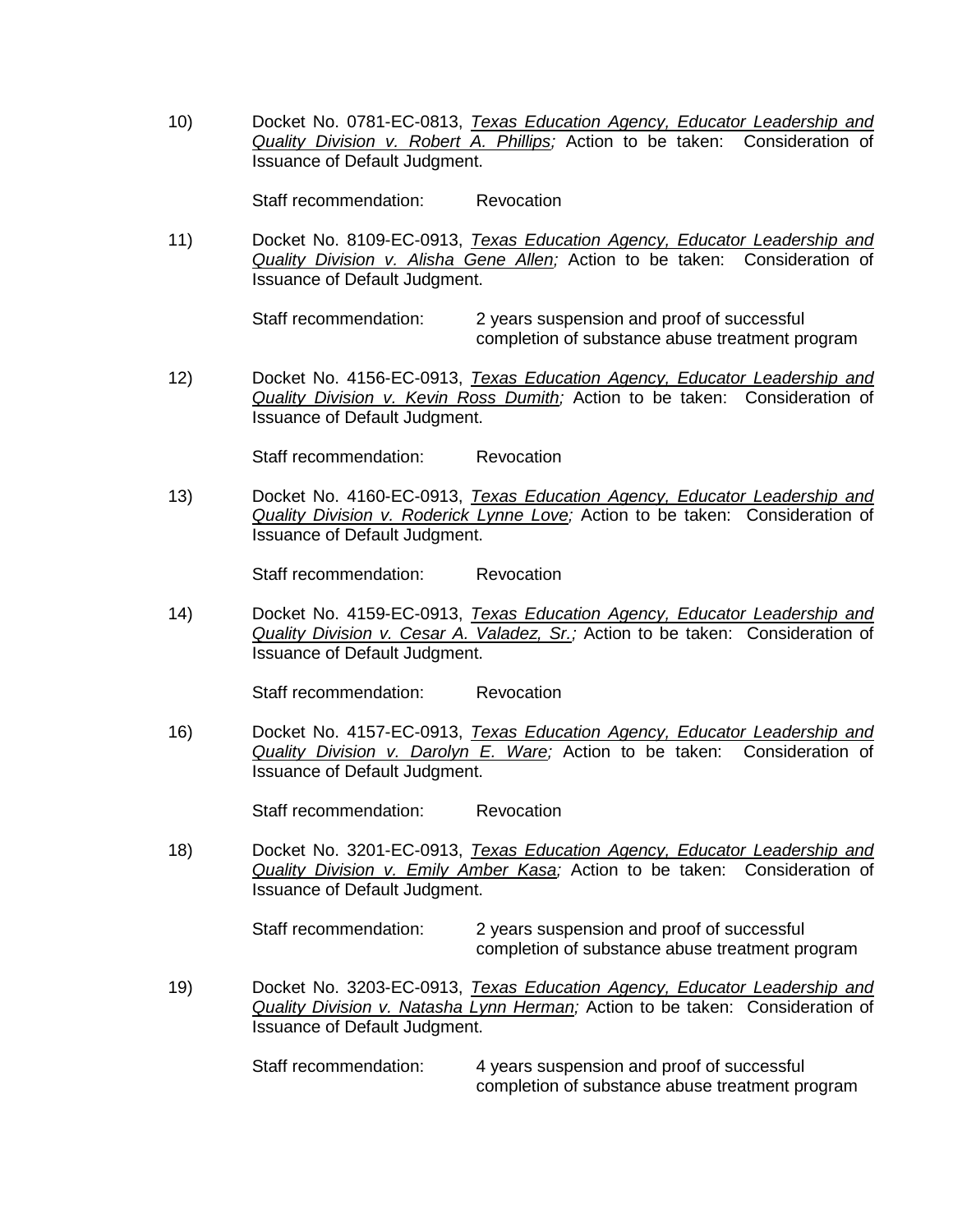20) Docket No. 3204-EC-1013, *Texas Education Agency, Educator Leadership and Quality Division v. Devin G. Dennis;* Action to be taken: Consideration of Issuance of Default Judgment.

Staff recommendation: Permanent Revocation

21) Docket No. 0763-EC-0613, *Texas Education Agency, Educator Leadership and Quality Division v. Adrian Vega;* Action to be taken: Consideration of Issuance of Default Judgment.

Staff recommendation: 1 year suspension

22) Docket No. 4165-EC-1113, *Texas Education Agency, Educator Leadership and Quality Division v. Ronald Cardona;* Action to be taken: Consideration of Issuance of Default Judgment.

Staff recommendation: 1 year suspension

23) Docket No. 8113-EC-1013, *Texas Education Agency, Educator Leadership and Quality Division v. Traci L. Stewart-Jones;* Action to be taken: Consideration of Issuance of Default Judgment.

Staff recommendation: 1 year suspension

## **Motion and vote:**

*Motion was made by Ms. Pogue to approve staff's request for issuance of default judgments and enter a Final Order consistent with staff's recommendation for each of the above numbered cases 1-23, with the exception of cases 2, 5, 8, 15 and 17. Second was made by Mr. Allard and the Board voted unanimously in favor of the motion.*

The following cases were considered individually:

2) Docket No. 8106-EC-0813, *Texas Education Agency, Educator Leadership and Quality Division v. Kamieo Gissler;* Action to be taken: Consideration of Issuance of Default Judgment.

> Staff recommendation: 4 years suspension and proof of successful completion of substance abuse treatment program

The Board discussed possible revocation and reasons why a longer suspension would be more effective given the specifics of the case.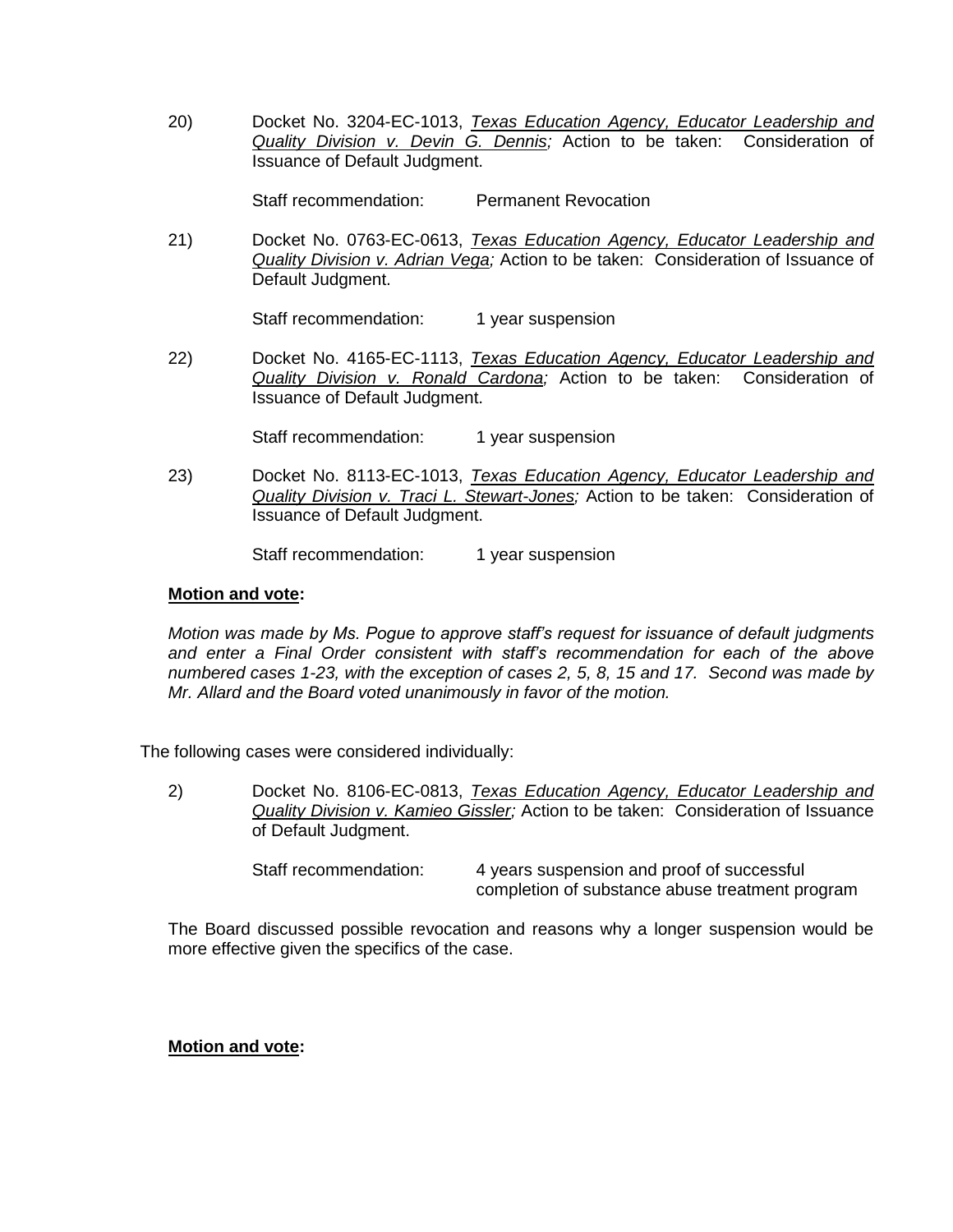*Motion was made by Ms. Everest for twenty years suspension and proof of successful completion of substance abuse treatment program and an anger management program. Second was made by Ms. Pogue and the Board voted unanimously in favor of the motion.*

5) Docket No. 7002-EC-0913, *Texas Education Agency, Educator Leadership and Quality Division v. Damian Esqueda;* Action to be taken: Consideration of Issuance of Default Judgment.

> Staff recommendation: 3 years suspension and proof of successful completion of substance abuse treatment program

## **Motion and vote:**

*Motion was made by Ms. Pogue for five years suspension and proof of successful completion of a substance abuse treatment program. Second was made by Ms. Bricker and the Board voted unanimously in favor of the motion.*

8) Docket No. 0995-EC-1013, *Texas Education Agency, Educator Leadership and Quality Division v. Stephen Siebenaler;* Action to be taken: Consideration of Issuance of Default Judgment.

| Staff recommendation: | 3 years suspension and proof of successful      |
|-----------------------|-------------------------------------------------|
|                       | completion of substance abuse treatment program |

# **Motion and vote:**

*Motion was made by Ms. Pogue for revocation. Second was made by Mr. Allard and the Board voted in favor of the motion, with Ms. Bricker abstaining.*

- 15) Docket No. 4158-EC-0913, *Texas Education Agency, Educator Leadership and Quality Division v. Emilie L. O'Rear;* Action to be taken: Consideration of Issuance of Default Judgment.
	- Staff recommendation: 2 years suspension and proof of successful completion of a property crime rehabilitation program, substance abuse treatment program, and current (within 30 days) urinalysis testing

#### **Motion and vote:**

*Motion was made by Ms. Pogue for revocation. Second was made by Ms. Druesedow and the Board voted unanimously in favor of the motion.*

17) Docket No. 6058-EC-1013, *Texas Education Agency, Educator Leadership and Quality Division v. Kimberly D. Harris a/k/a Kimberly D. Jackson;* Action to be taken: Consideration of Issuance of Default Judgment.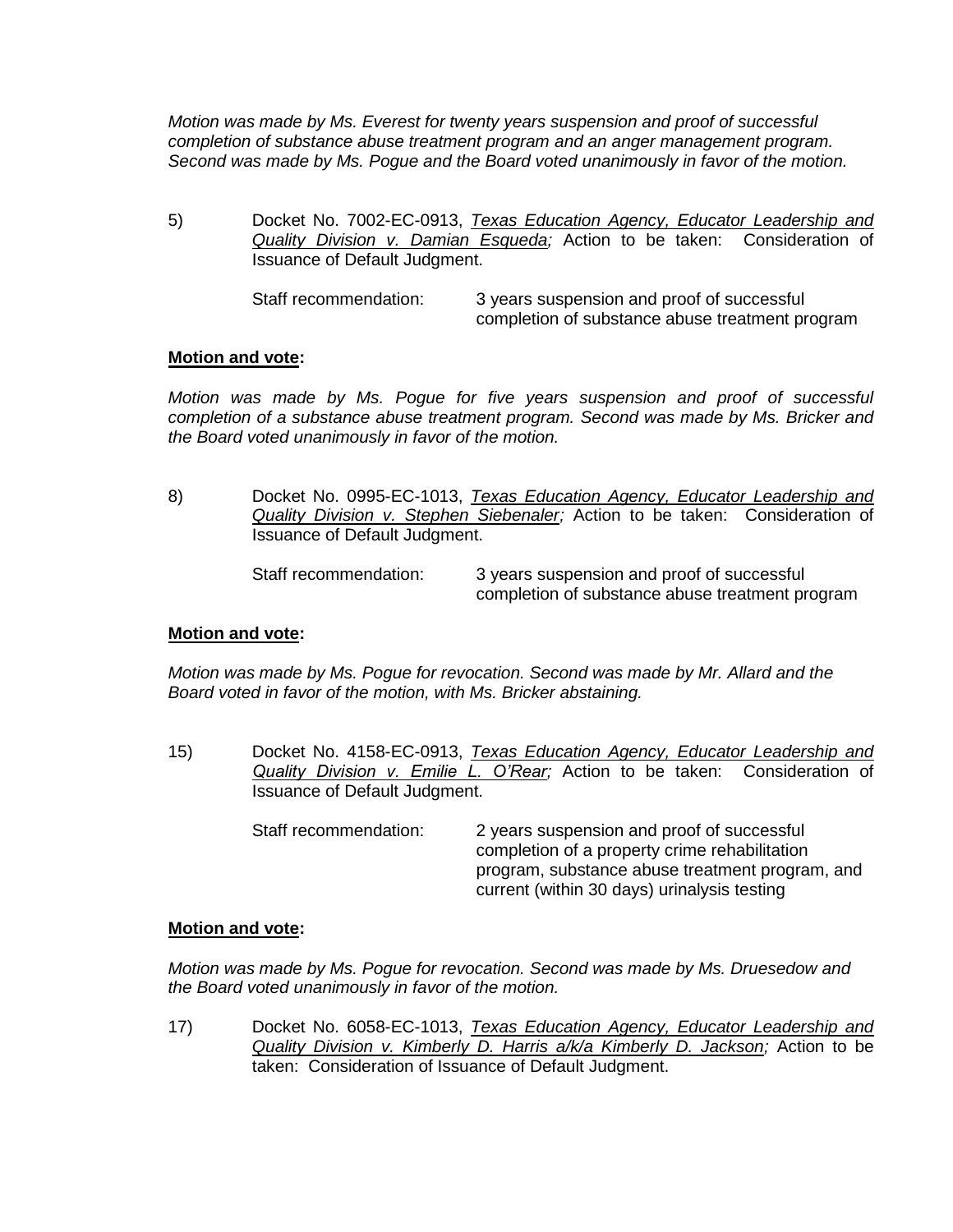Staff recommendation: 1 year suspension with proof of restitution of \$865.20 to Dallas Independent School District

## **Motion and vote:**

*Motion was made by Mr. Allard for three years suspension. Second was made by Ms. Pogue and the Board voted unanimously in favor of the motion.*

## **II. Proposals for Decision**

24) Docket No. 701-13-2014.EC, *Texas Education Agency, Educator Leadership and Quality Division v. Jose E. Castaneda;* Action to be taken: Consideration of Proposal for Decision and Issuance of Final Order.

ALJ Recommendation: Revocation

Staff Recommendation: Revocation

Ms. Dover spoke on behalf of TEA. Mr. Castaneda spoke on his own behalf.

Dr. Buckingham requested that this case be moved to closed session to obtain the advice of legal counsel.

The Board went into closed session at 11:20 a.m. The Board came back into open session at 11:45 a.m.

#### **Motion and vote:**

*Motion was made by Mr. Allard for the Board to accept proposal for decision and issue a final order consistent with the ALJ's recommendation to revoke Mr. Castaneda's educator certification as a matter of law on June 18, 2012. Second was made by Ms. Druesedow. Voting for the motion: Cain, Pogue, Bridges, Allard and Druesedow; voting against the motion: Bricker, Everest, Buckingham and McCall. The motion carries.*

25) Docket No. 701-13-5472.EC, *Texas Education Agency, Educator Leadership and Quality Division v. Deana M. Robertson;* Action to be taken: Consideration of Proposal for Decision and Issuance of Final Order.

| ALJ Recommendation:          | Suspended for the time remaining on her three-year<br>felony community supervision, which began on<br>September 28, 2012, until September 28, 2015 |
|------------------------------|----------------------------------------------------------------------------------------------------------------------------------------------------|
| <b>Staff Recommendation:</b> | Suspended until released from felony community<br>supervision, but not before September 28, 2015                                                   |

Ms. Dover presented the case to the Board.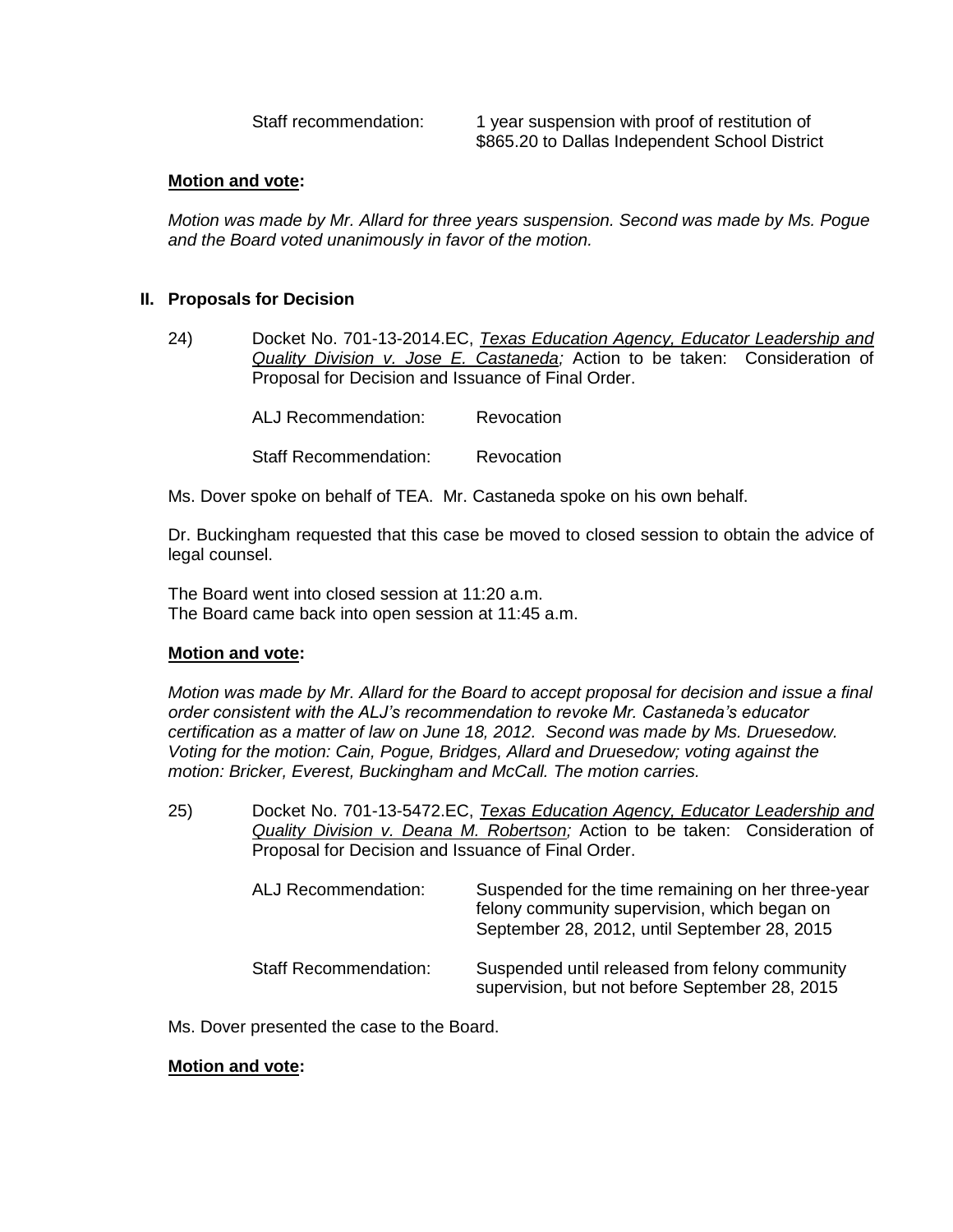*Motion was made by Mr. Allard for suspended educator certification for three years from today's date until February 14, 2017. The modification from the ALJ Recommendation is necessary because the ALJ did not apply the Board's rules and policies properly. It is against Board policy for an educator to be in the classroom while on felony community supervision. Second was made by Ms. Pogue and the Board voted unanimously in favor of the motion.*

26) Docket No. 701-12-3416.EC, *Texas Education Agency, Educator Leadership and Quality Division v. Chante A. Randle;* Action to be taken: Consideration of Proposal for Decision and Issuance of Final Order.

ALJ Recommendation: Revocation

Staff Recommendation: Revocation

Ms. Dover presented the case to the Board.

## **Motion and vote:**

*Motion was made by Ms. McCall to accept the Proposal for Decision and issue a final order consistent with the ALJ's recommendation of revocation. Second was made by Ms. Everest and the Board voted unanimously in favor of the motion.*

27) Docket No. 701-13-0179.EC, *Texas Education Agency, Educator Leadership and Quality Division v. Elizabeth Kiel;* Action to be taken: Consideration of Proposal for Decision and Issuance of Final Order.

ALJ Recommendation: Revocation

Staff Recommendation: Revocation

Ms. Dover spoke on behalf of TEA. Mr. Thomas, attorney, appeared on behalf of Ms. Kiel.

#### **Motion and vote:**

*Motion was made by Ms. Druesedow to accept the Proposal for Decision and issue a final order consistent with the ALJ's recommendations. Second by Ms. Everest and the Board voted unanimously in favor of the motion.*

- 28) Docket No. 701-13-4031.EC, *Martin Wade Ezell v. Texas Education Agency, Educator Leadership and Quality Division;* Action to be taken: Consideration of Proposal for Decision and Issuance of Final Order.
	- ALJ Recommendation: Grant Teaching Certificate

Staff Recommendation: Permanent Denial of Teaching Certificate

Ms. Dover spoke on behalf of TEA. Mr. Brim, attorney, appeared on behalf of Mr. Ezell.

Dr. Simpson recused himself from this case.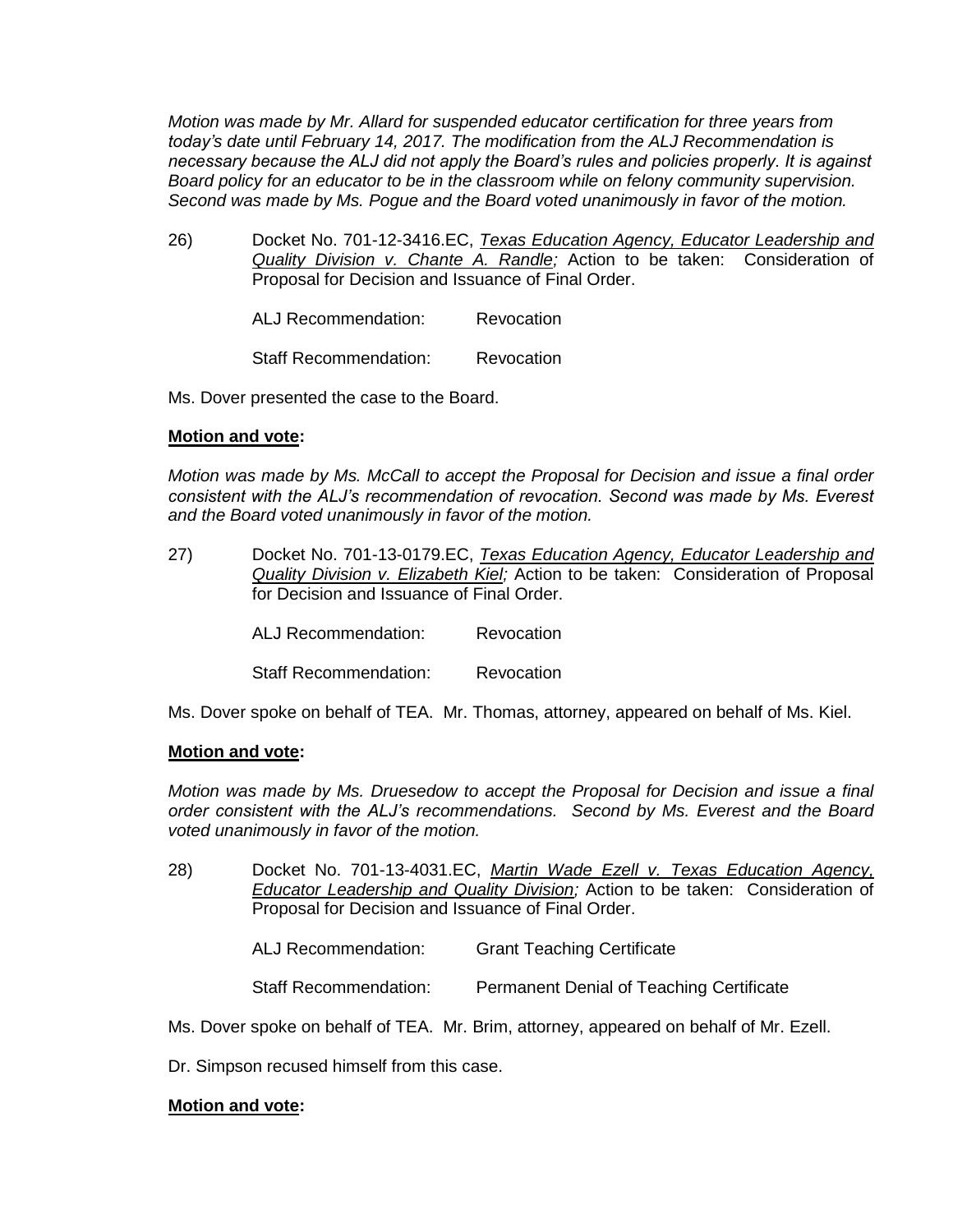*Motion was made by Ms. Everest in consideration of the Proposal for Decision and issue a final order in support of the staff recommendation of Permanent Denial of Teaching Certification. This modification of sanction is permissible pursuant to Texas Government Code §2001.058(e) and is necessary because the Administrative Law Judge did not properly apply Board rules and policies. Second by Mr. Allard. Seven members voted in favor; two voted against; the motion carried.*

29) Docket No. 701-13-3833, *Texas Education Agency, Educator Leadership and Quality Division v. Myra Yvette Martinez;* Action to be taken: Consideration of Proposal for Decision and Issuance of Final Order.

| ALJ Recommendation:          | <b>Permanent Revocation</b> |
|------------------------------|-----------------------------|
| <b>Staff Recommendation:</b> | <b>Permanent Revocation</b> |

Ms. Dover presented the case to the Board.

## **Motion and vote:**

*Motion was made by Ms. Bricker to accept the Proposal for Decision and issue a final order of permanent revocation consistent with the ALJ and Staff recommendations. Second by Ms. Pogue and the Board voted unanimously in favor of the motion.*

30) Docket No. 701-14-0022, *Texas Education Agency, Educator Leadership and Quality Division v. Abelardo O. Guillen;* Action to be taken: Consideration of Proposal for Decision and Issuance of Final Order.

| <b>ALJ Recommendation:</b>   | 6 years suspension, with the term of the suspension<br>running concurrently with the period of community<br>supervision                                                                                                                                                                               |
|------------------------------|-------------------------------------------------------------------------------------------------------------------------------------------------------------------------------------------------------------------------------------------------------------------------------------------------------|
| <b>Staff Recommendation:</b> | 6 years suspension, with the term of the suspension<br>running concurrently with the period of community<br>supervision, beginning November 16, 2012, and<br>ending November 15, 2018, or until such time as<br>Respondent provides written proof of successful<br>release from community supervision |

Ms. Dover spoke on behalf of TEA. Mr. Guillen spoke on his own behalf.

Mr. Allard requested that this case be moved to closed session to obtain advice from legal counsel.

The Board went into closed session at 1:11 p.m. The Board came back into open session at 1:45 p.m.

# **Motion and vote:**

*Motion was made by Mr. Allard to accept the Proposal for Decision and issue a final order consistent with the staff recommendations of six years suspension, with the term of the*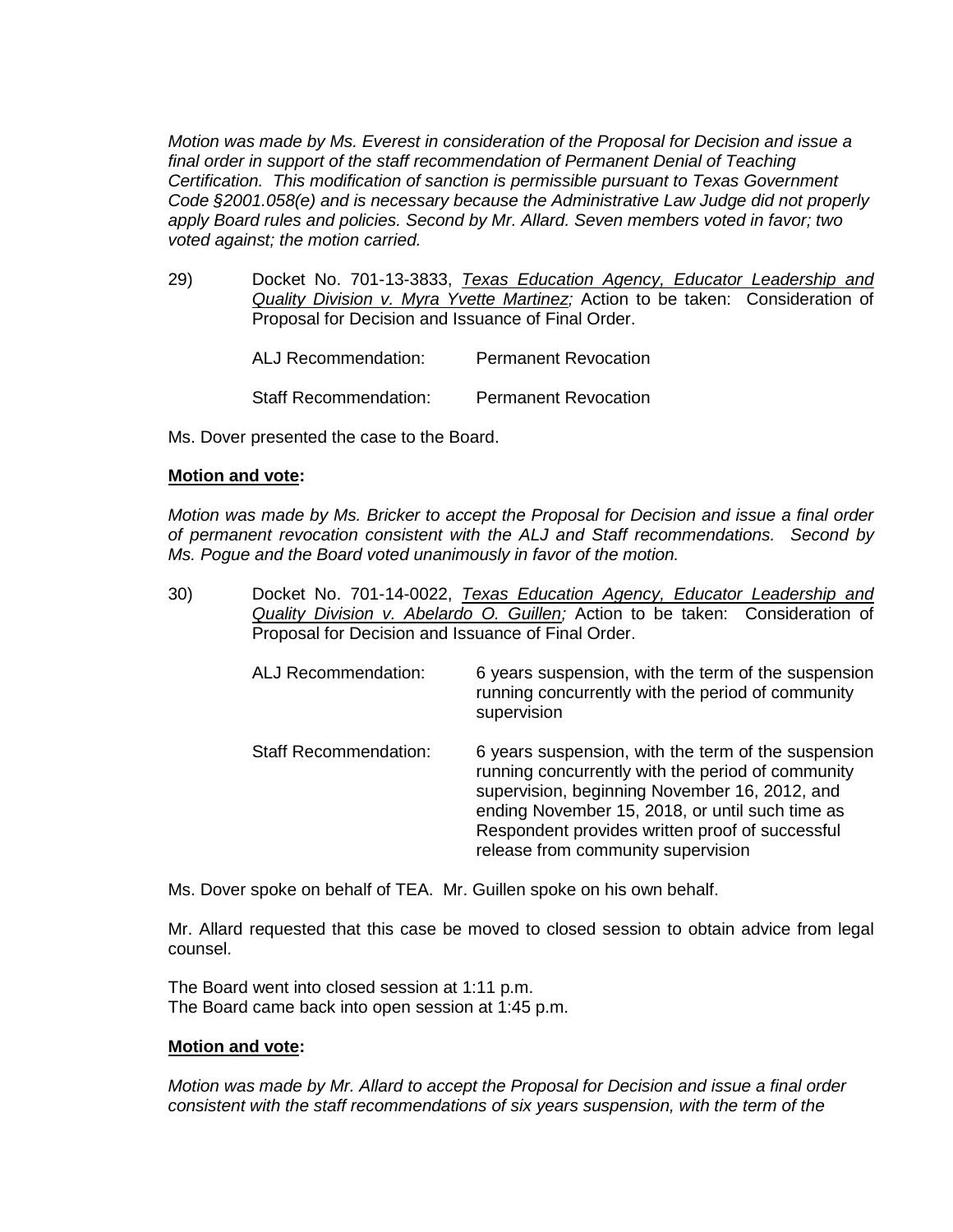*suspension running concurrently with the period of community supervision, beginning November 16, 2012, and ending November 15, 2018, or until such time as Respondent provides written proof of successful release from community supervision. Second by Ms. Everest.* 

*Due to questions surrounding Mr. Guillen's appeal of his case, Dr. Cain recommended this case be tabled until the May 2, 2014 meeting and the Board voted unanimously in favor.*

31) Docket No. 701-13-5662.EC, *Texas Education Agency, Educator Leadership and Quality Division v. Camber Cooper;* Action to be taken: Consideration of Proposal for Decision and Issuance of Final Order.

> ALJ Recommendation: Reprimand and/or 2 years probated suspension Staff Recommendation: 2 years suspension

Ms. Dover presented the case to the Board.

## **Motion and vote:**

*Motion was made by Ms. Pogue to accept the staff recommendation of a two year suspension, to begin on February 14, 2014, and a successful completion of a substance abuse treatment program. Second was made by Mr. Allard and the Board voted unanimously in favor of the motion.*

## **III. Rehearings**

32) Docket No. 701-11-0607.EC, *Texas Education Agency, Educator Leadership and Quality Division v. Mable Caleb and Jackie Anderson;* Action to be taken: Consideration of Proposal for Decision and Issuance of Final Order.

| <b>ALJ Recommendation:</b> | Reprimand and/or conditions or restrictions on her<br>certificate that would facilitate Ms. Anderson's<br>professional development                                                                                                                        |
|----------------------------|-----------------------------------------------------------------------------------------------------------------------------------------------------------------------------------------------------------------------------------------------------------|
| Staff recommendation:      | Issue Amended Final Order, that Ms. Anderson<br>must submit proof of completion of thirty (30)<br>hours of continuing education in special education<br>by August 31, 2014. This condition to appear on<br>her certificate, pursuant to 19 TAC §249.41(d) |

Ms. Dover spoke on behalf of TEA. Mr. Fallon, attorney, appeared on behalf of Ms. Anderson.

The Board moved the case to closed session to obtain the advice of legal counsel.

The Board went into closed session at 1:55 p.m. The Board came back into open session at 2:19 p.m.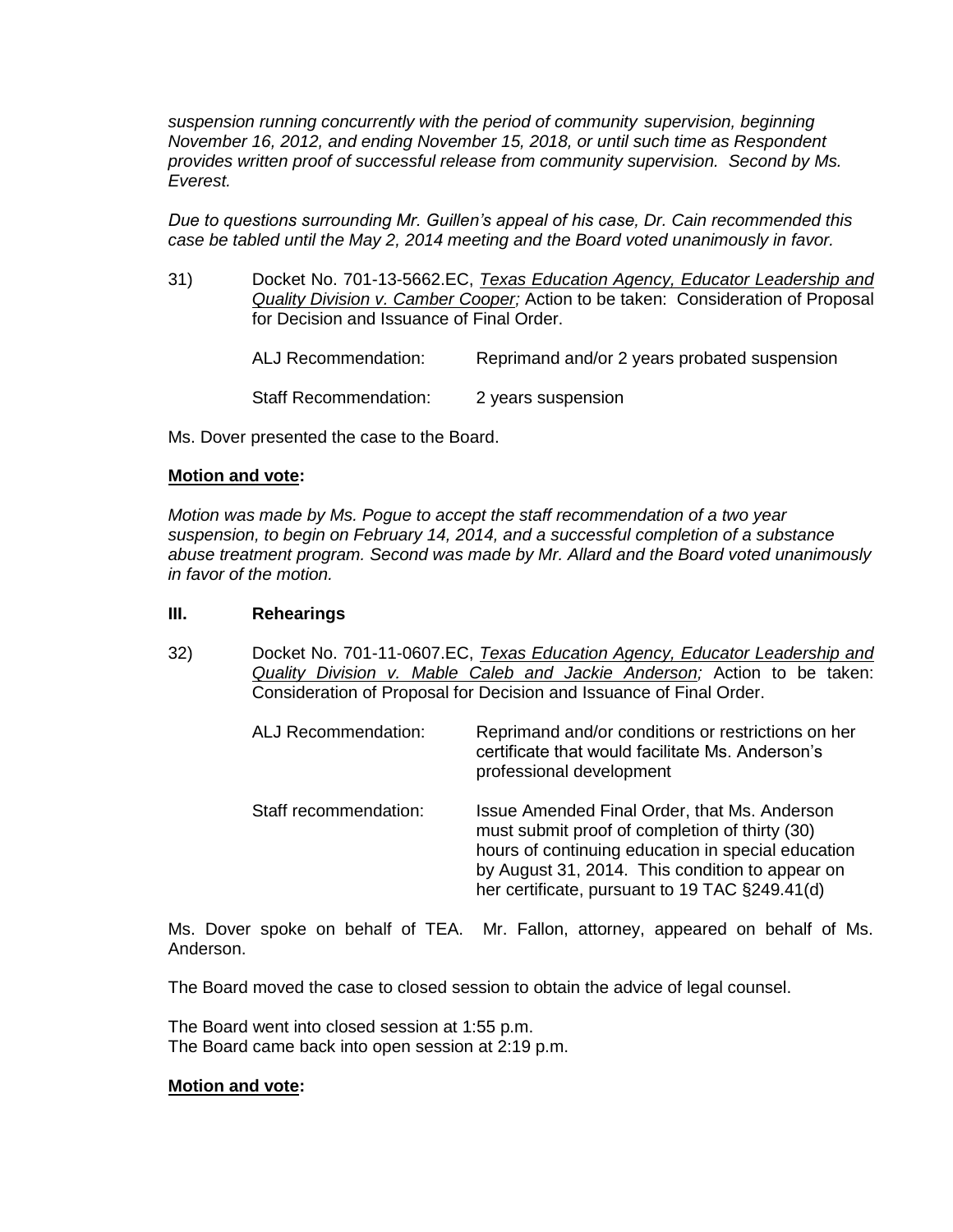*Motion was made by Ms. Bricker for Ms. Anderson to complete 30 hours of special education continuing education by August 31, 2014. The condition of 30 hours of special education continuing education will be removed from the educator's certificate upon proof, satisfactory to TEA staff, of successful completion. Second was made by Ms. Bridges and the Board voted unanimously in favor of the motion.*

33) Docket No. 701-13-3491.EC, *Texas Education Agency, Educator Leadership and Quality Division v. Jennifer Melissa McMannis;* Action to be taken: Consideration of Proposal for Decision and Issuance of Final Order.

ALJ Recommendation: 1 year suspension

Staff Recommendation: 1 year suspension

Ms. Dover spoke on behalf of TEA. Mr. Curry, attorney, appeared on behalf of Ms. McMannis.

# **Motion and vote:**

*Motion was made by Ms. Everest to accept the Proposal for Decision and issue a final order of one year suspension consistent with the ALJ and Staff recommendations. Second was made by Mr. Allard. Five members voted in favor of the motion; two voted against; motion carried.*

# **IV. Appeals**

No discussion.

- 1) *Don Madden v. State Board for Educator Certification;* Cause No. 03-11-00584- CV, In the Court of Appeals, Third Judicial District, Austin, Texas.
- 2) *State Board for Educator Certification v. Robert D. Lange*; Cause No. 03-12- 00453-CV, In the Court of Appeals, Third Judicial District, Austin, Texas.
- 3) *Erasmo Montalvo v. The State Board for Educator Certification and Michael Berry, The Acting Chief Executive Officer of The State Board for Educator Certification, In His Official Capacity Only*; Cause No. D-1-GN-12-002991, In the 200<sup>th</sup> Judicial District Court of Travis County, Texas.
- 4) *State Board for Educator Certification v. Erasmo Montalvo*; Cause No. 03-13- 00370-CV, In the Court of Appeals, Third Judicial District, Austin, Texas.
- 5) *Barry Ryan Davis v. Texas Education Agency, Educator Certification and* Standards Division; Cause No. D-1-GN-12-003413, In the 201<sup>st</sup> District Court of Travis County, Texas.

# *B. Pending Litigation*

*The Board may discuss any other litigation arising after the date of posting or reasonably contemplated as of the date of the board meeting.*

None.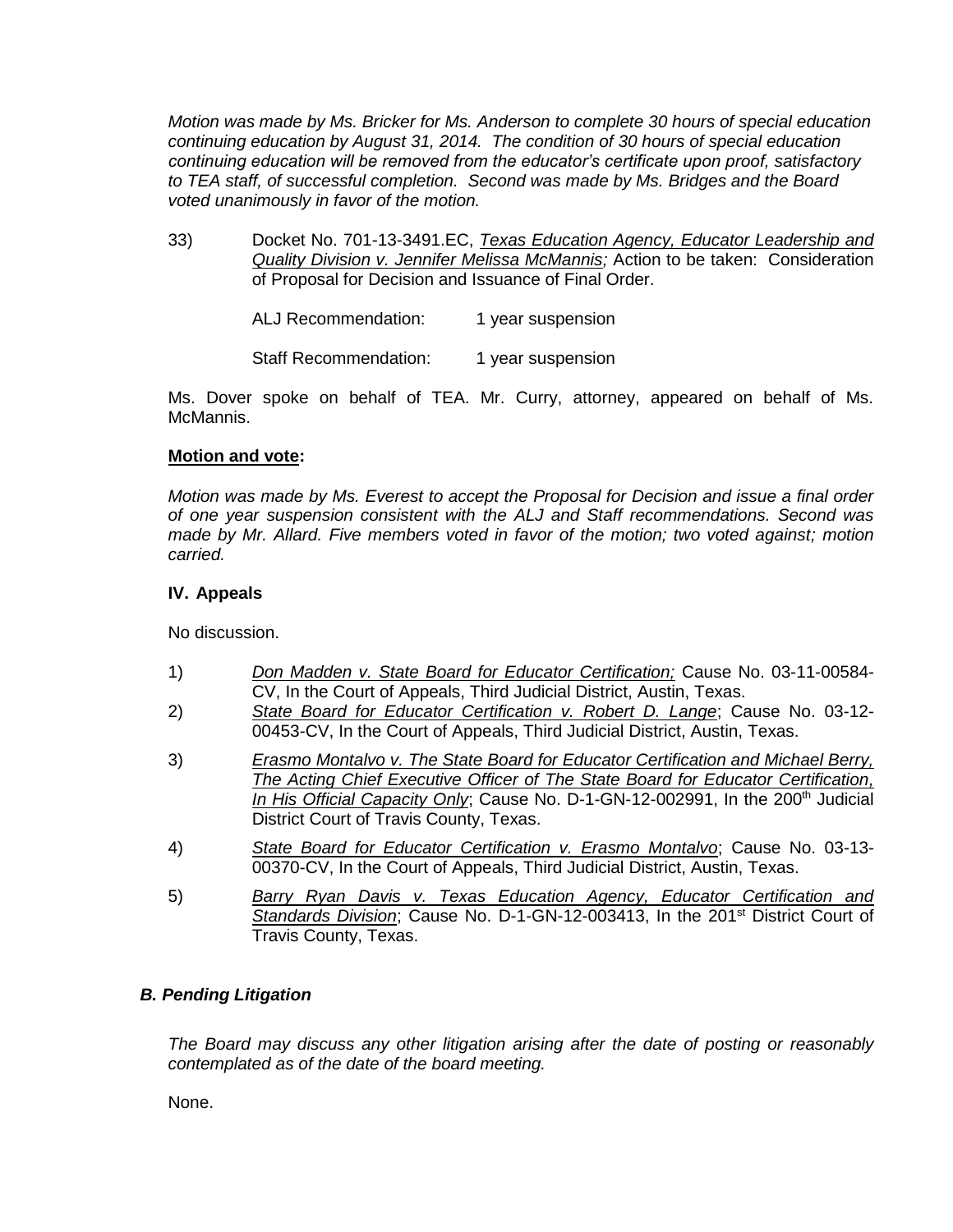# **6. Discuss New TExES Generalist EC-6 and Generalist 4-8 Examinations and Approve Overlap Policy**

Public comment was provided by Melva Cardenas.

Ms. Cook presented this item that provides the Board the opportunity to approve a two-year overlap policy related to the transition of old to new certification tests and issuance of related certificates. The new Generalist examinations will comply with HB 2012, by requiring a passing performance in each core subject area. In addition, the new test for Generalist EC-6 will include fine arts, health, and physical education, which addresses concerns that were previously raised.

## **Motion and vote:**

*Motion was made by Ms. Pogue to approve the two-year overlap policy as presented. Second was made by Ms. Bricker and the Board voted unanimously in favor of the motion.*

# **7. Proposed New 19 TAC Chapter 229, Accountability System for Educator Preparation Programs, §229.21, Transitional Provisions**

This item was presented by Mr. Byer and Ms. Nix. The proposed new rule would provide a backstop for ongoing discussion of a rewrite of 19 TAC Chapter 229, Accountability System for Educator Preparation Programs, being conducted in conjunction with the review of 19 TAC Chapter 227 and Chapter 228 required by House Bill 2012, 83rd Texas Legislature, Regular Session, 2013. Mr. Byer asked the Board to consider a date change to the 2012- 2013 academic year in subsections (a) and (b) on page 8 of this item.

# **Motion and vote:**

*Motion was made by Ms. Pogue to approve proposed new 19 TAC Chapter 229, Accountability System for Educator Preparation Programs, §229.21, Transitional Provisions, as amended, to be published as proposed with the Texas Register. Second was made by Ms. Druesedow and the Board voted unanimously in favor of the motion.*

## **8. Adoption of Proposed Revisions to 19 TAC Chapter 231, Requirements for Public School Personnel Assignments, Subchapter E, Grades 9-12 Assignments; Subchapter F, Special Education-Related Services Personnel Assignments; and Subchapter G, Paraprofessional Personnel, Administrators, and Other Instructional and Professional Support Assignments**

Mr. Baxter presented this item for adoption, subject to State Board of Education review. Mr. Baxter information the Board that no changes were recommended since the October 2014 SBEC meeting.

#### **Motion and vote:**

*Motion was made by Ms. Bricker to approve for adoption, subject to State Board of Education review, the proposed revisions to 19 TAC Chapter 231, Requirements for Public School Personnel Assignments, Subchapter E, Grades 9-12 Assignments; Subchapter F,*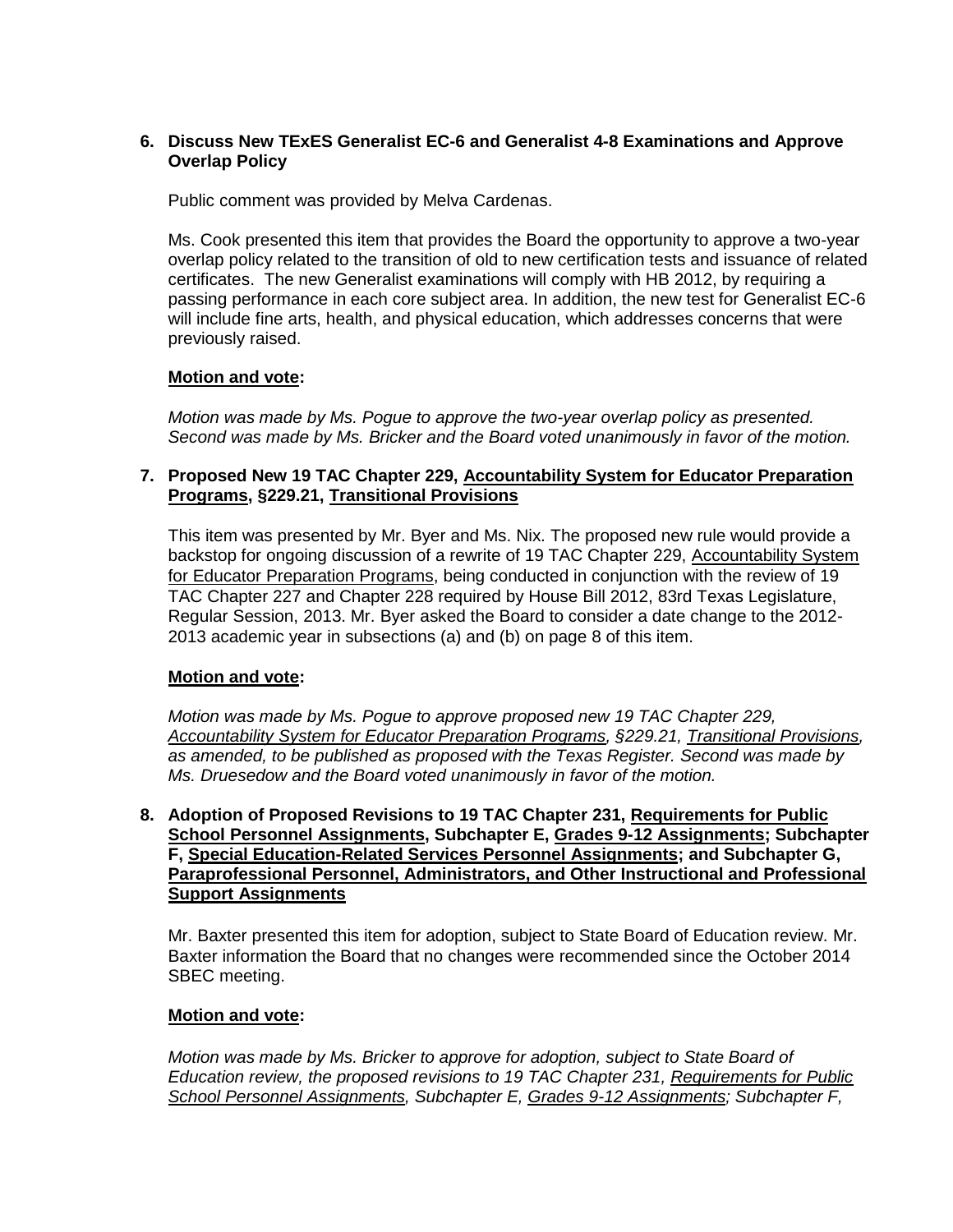*Special Education-Related Services Personnel Assignments; and Subchapter G, Paraprofessional Personnel, Administrators, and Other Instructional and Professional Support Assignments*, with an effective date of 20 days after filing the adoption notice with the Texas Register. *Second was made by Mr. Allard and the Board voted unanimously in favor of the motion.*

## **9. Adoption of Proposed Amendment to 19 TAC Chapter 232, General Certification Provisions, Subchapter A, Certificate Renewal and Continuing Professional Education Requirements, §232.11, Number and Content of Required Continuing Professional Education Hours**

Mr. Baxter presented this item for adoption, subject to State Board of Education review. Mr. Baxter informed the Board that no changes were recommended since the October 2013 SBEC meeting.

# **Motion and vote:**

*Motion was made by Ms. Bricker to approve for adoption, subject to State Board of Education review, the proposed amendment to 19 TAC Chapter 232, General Certification Provisions, Subchapter A, Certificate Renewal and Continuing Professional Education Requirements, §232.11, Number and Content of Required Continuing Professional Education Hours, with an effective date of 20 days after filing the adoption notice with the Texas Register. Second was made by Ms. Druesedow and the Board voted unanimously in favor of the motion.*

## **10. Adoption of Proposed Amendment to 19 TAC Chapter 249, Disciplinary Proceedings, Sanctions, and Contested Cases, Subchapter B, Enforcement Actions and Guidelines, §249.16, Eligibility of Persons with Criminal Convictions for a Certificate under Texas Occupations Code, Chapter 53**

Mr. Byer presented this item for adoption, subject to State Board of Education review. Mr. Byer informed the Board that no changes were recommended since the October 2013 SBEC meeting.

# **Motion and vote:**

*Motion was made by Ms. Pogue to approve for adoption, subject to State Board of Education review, the proposed amendment to 19 TAC Chapter 249, Disciplinary Proceedings, Sanctions, and Contested Cases, Subchapter B, Enforcement Actions and Guidelines, §249.16, Eligibility of Persons with Criminal Convictions for a Certificate under Texas Occupations Code, Chapter 53, with an effective date of 20 days after filing the adoption notice with the Texas Register. Second was made by Ms. McCall and the Board voted unanimously in favor of the motion.*

# **11. Review of 19 TAC Chapter 227, Provisions for Educator Preparation Candidates**

Mr. Byer informed the Board that the review of these rules are a result of House Bill 2012, Section 9, 83rd Texas Legislature, Regular Session, 2013. Mr. Byer also informed the Board that this resets the four-year rule review cycle of this chapter to begin February 2014.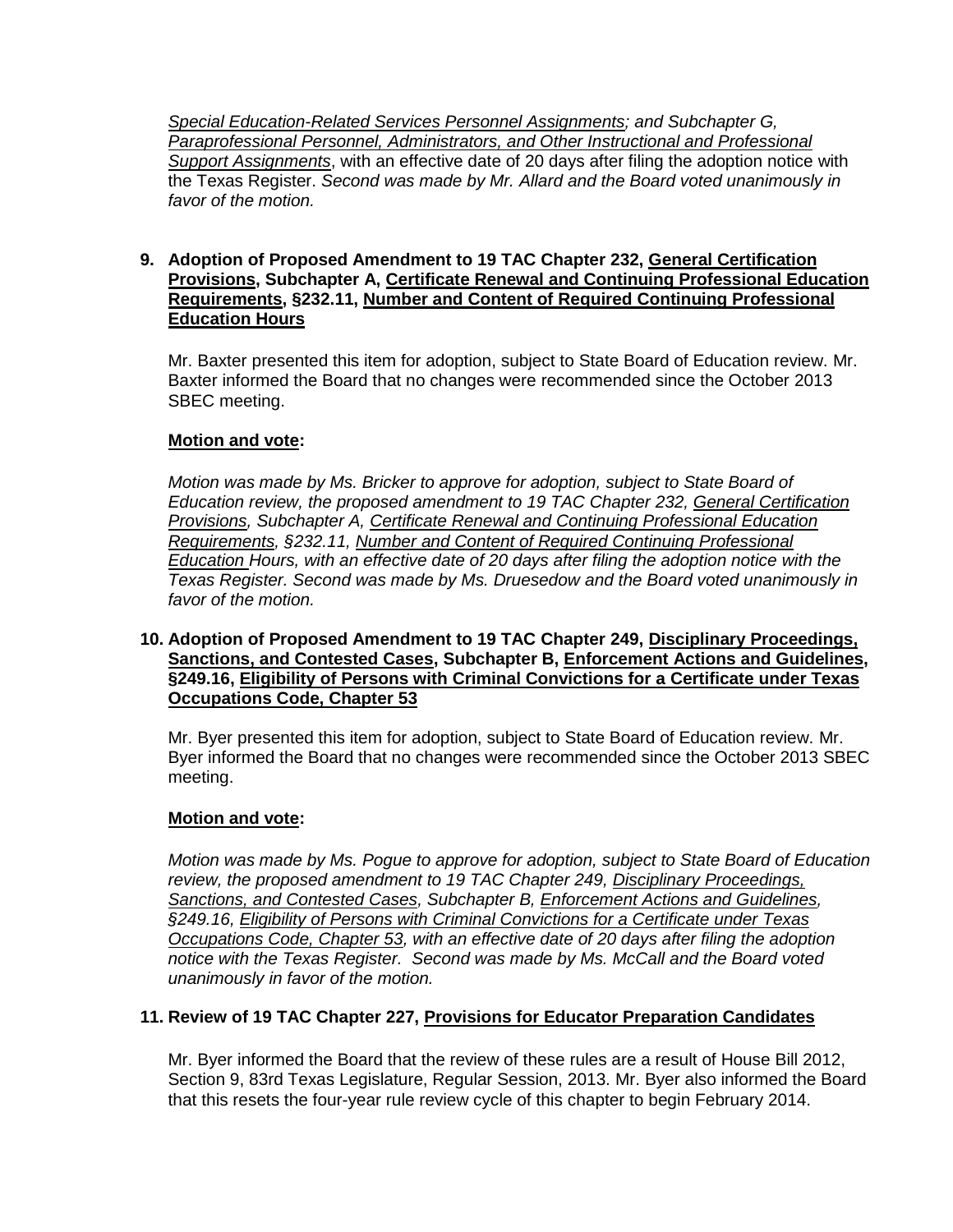# **Motion and vote:**

*Motion was made by Ms. Druesedow to approve the review of 19 TAC Chapter 227, Provisions for Educator Preparation Candidates, to be published as proposed with the Texas Register. Second was made by Mr. Allard and the Board voted unanimously in favor of the motion.*

# **12. Review of 19 TAC Chapter 228, Requirements for Educator Preparation Programs**

Mr. Byer informed the Board that review of these rules are a result of House Bill 2012, Section 9, 83rd Texas Legislature, Regular Session, 2013. Mr. Byer also informed the Board that this resets the four-year rule review cycle of this chapter to begin February 2014.

# **Motion and vote:**

*Motion was made by Ms. Druesedow to approve the review of 19 TAC Chapter 228, Requirements for Educator Preparation Programs, and the review of 19 TAC Chapter 229, Accountability System for Educator Preparation Programs, to be published as proposed with the Texas Register. Second was made by Mr. Allard and the Board voted unanimously in favor of the motion.*

## **13. Review of 19 TAC Chapter 229, Accountability System for Educator Preparation Programs**

Mr. Byer informed the Board that the review of these rules will be done in conjunction with the review required by House Bill 2012, Section 9, 83rd Texas Legislature, Regular Session, 2013. Mr. Byer also informed the Board that this resets the four-year rule review cycle of this chapter to begin February 2014.

*Please see item 12 for motion and vote.*

# **14. Action on Items Discussed in Executive Session**

*Pursuant to section 551.102 of the Texas Government Code, any deliberation and final action on matters discussed in Executive Session must be made in an Open Meeting. For any final action that the Board discussed in Executive Session, the Board will deliberate and take its action in Open Session.*

# **15. Proposed Revisions to Board Operating Policies and Procedures (BOPP)**

Mr. Byer presented this item to the Board. On page 12, number 11 (Motions for Rehearing), section (f) there was one more reference to Board's secretary that should be changed to Administrative Liaison to the Board.